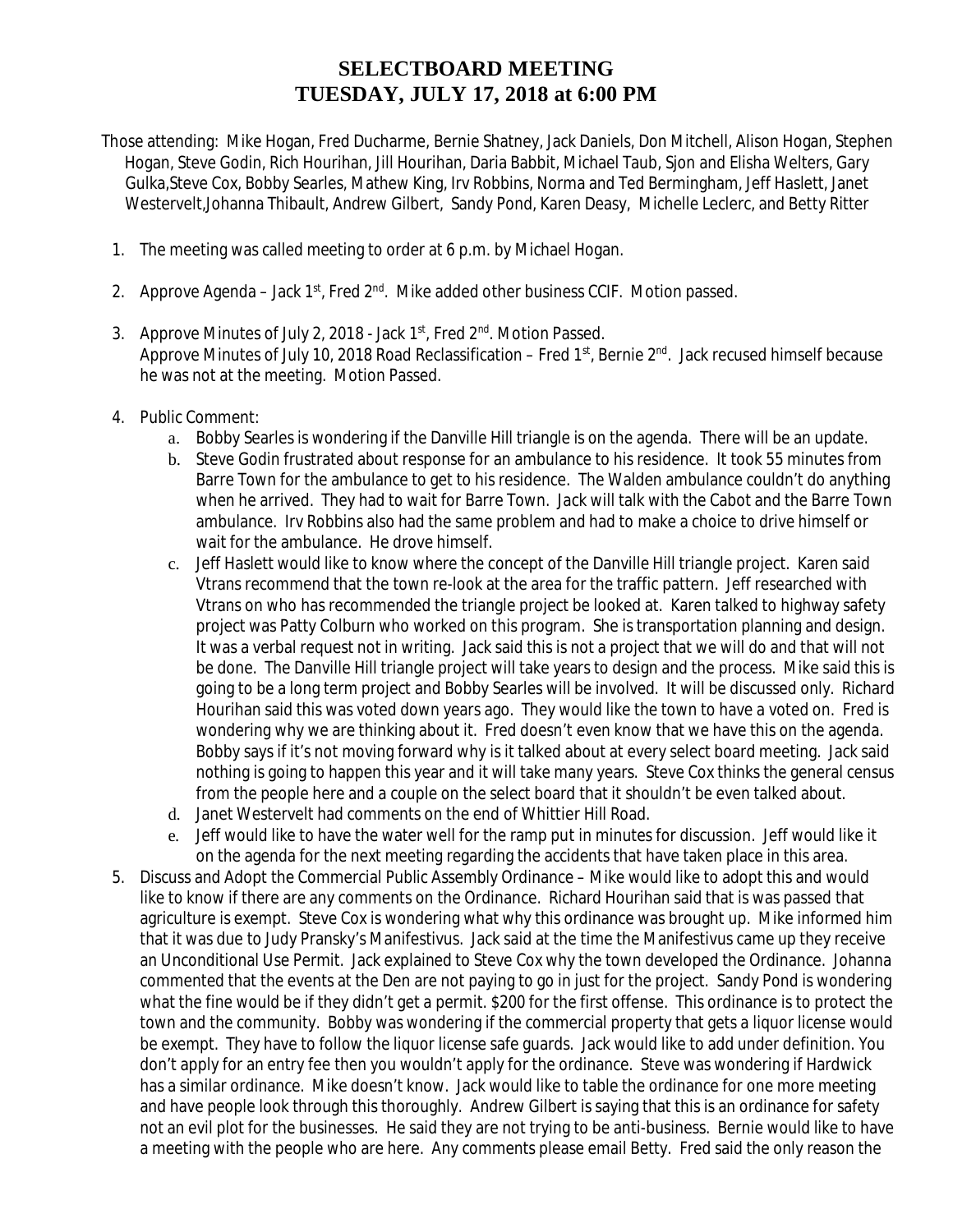select board got involved because of people complaining with the noise during manifestivus.

- 6. Cabot Trails Working Group-Town Highway 38 Andrew Gilbert had a few residences on the concerns and access to Highway 38. Steve and Alisson Hogan have been the tenants of the property of three years now. It has not been taken care of and lots of damage and grossly misused for many years. There are bullet holes everywhere and broken glass, trash and general disuse of the property. This road has been discontinued since 1957 and has not been on the map for many years. Janet Westervelt wanted to know if the old road has been reviewed with the state. Andrew wants clarification if the road is a legal right away. Mike would like to state what the town attorney said it's not a town highway and would suggest the board work with the residence. The select board organized the Trails Group to work with the landowners on this issue and other future roads. Andrew wants clarification on the status on the roads. Richard Hourihan commented on the trail and how hazardous it is. Ted Bermingham is wondering when the town gave up the trail. The town has the road given up 1957 and came off the highway maps in 1958. Sjon Welters has used that road for decades and discussed his issue with the gate put up and is wondering whose property this trail on. Elisha Welters discussed her issue with walking on the trail. Mike said we had an opinion from the town attorney and that is what we are going to go with it. Alisson stated that she doesn't mind if people walk on the trail. Jack would like the trail group to work with the land owners. Andrew Gilbert has been doing a great job. Sjon would like to be a little more open to the neighbors who are walking on the trail. Fred raised the question as to what each person would do if there was a trail on their property and it was littered with trash, etc.
- 7. Sawmill Project Karen is discussing the removal of the dam at the Sawmill. About the removal and the whole process. Jack is wondering what the time line is. Karen suggests the sooner the board decides the better. Fred asked what the town will have to pay. Will the dam being taken out help people with their flood insurance? Karen said it could potentially help them. Irv Robbins would like a fixed amount that the other organization who might be able to contribute. Don Mitchell contributed on the other issues with the river. Jeff Haslett commented on making investments today and with interest rates unpredictable, it behooves us to move on this quickly. Steve Godin is wondering if there is any historical value left at the Sawmill. Karen said there are a few things that have been sitting there for many years. Jack is wondering about the funding source. Mike said that we haven't budgeted the money but maybe there could be organizations to contribute. Mike would like to know when to get back to CDBG. Karen said as soon as possible. Mike said if the town doesn't happen the building and the dam will fall in and more damage can be done to owner's property. The wastewater could match the purchase price because part of the pump is on that property. Jack made a motion that we purchase the property with the CDBG funds with the project not to exceed \$140,000.00 for option E phase 1 with a second by Mike. Fred is wondering what the town crew could do to meet the funds. And what would the town's people be responsible for and what would happen with the property? Karen said no one can build on it because of the flood plain. Fred asked if the flood insurance would be lowered because of the dam removal. Karen said yes. Mike is concerned about the wastewater plant if the dam is not removed. This will be purchased thru grants and other organizations. Don Mitchell thought about hydro for running the wastewater treatment plant. Gary Gulka said the Conservation committee is confident on the dam removal. Irv would like to see a certain amount of money for the purchase proposal and the removal. \$140,000 is for the purchase of the property and removal of the building. Bernie abstained. Motion carried with three yes and one abstain.
- 8. Recent Road Reclassification Mike discussed last week's meeting. We will make a formal opinion in the future with the town attorney Mike Tarrant. Karen reviewed last week's road reclassification. Karen talked to the lawyers that that the easement is in the findings not using the residence name. That would be the easement. A discussion was made by Irv Robbins and Andrew Gilbert stating that why would we be closing roads when we want businesses to come in. There will be a meeting on August 7<sup>th</sup> to review the findings on Road Reclassification at 5:00 p.m.
- 9. Old Route 2 status Karen started drafting a report and she will contact Dan from Regional planning to get his plan and give the plan to the state. Mike will state that it was a very good meeting and JA McDonald and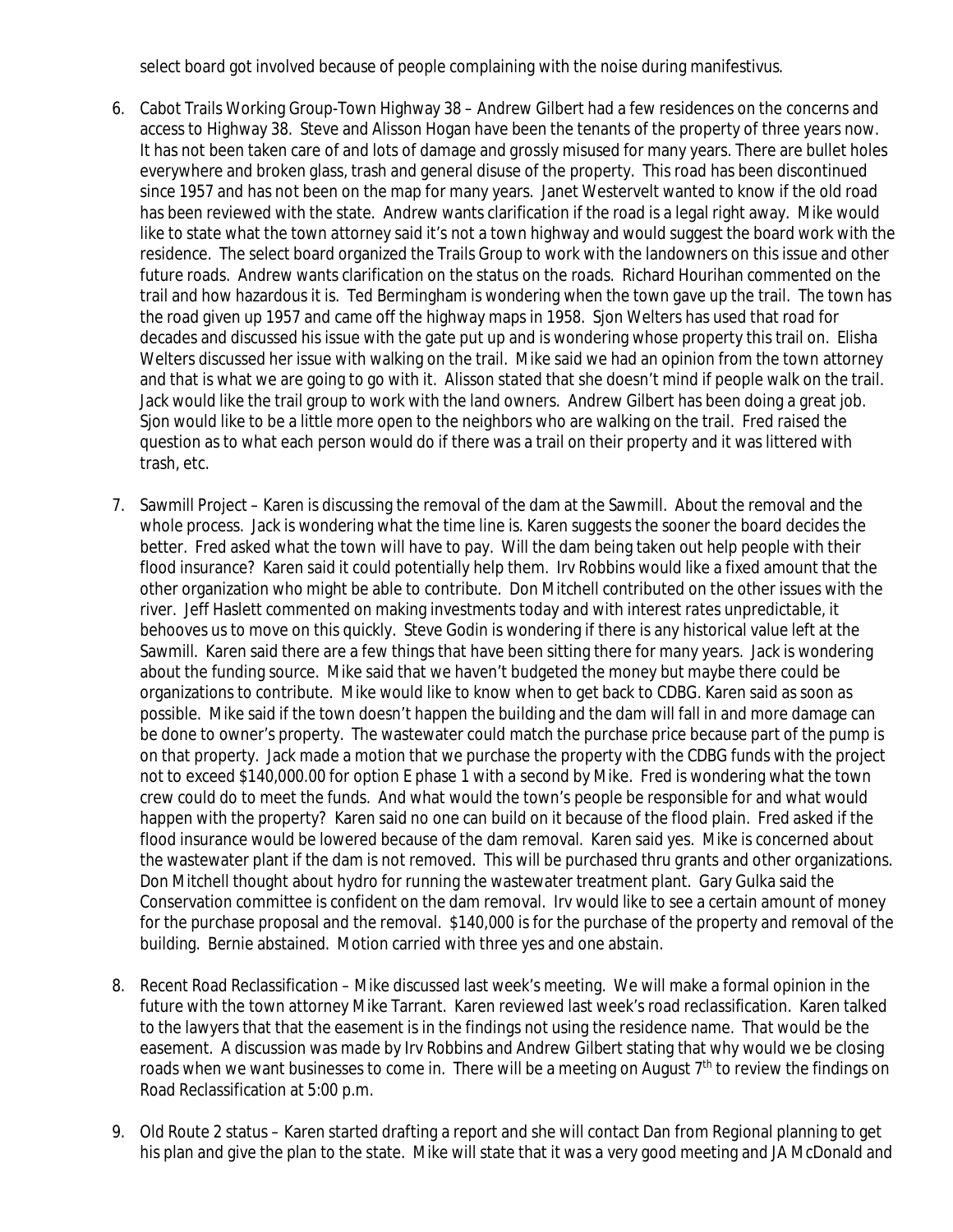the State were surprised of the outcome and how good it was to work with them. Jack is wondering what the time line will be. The sooner we can get JA McDonald to commit the better. Karen asked Pike for an amount to grind the road and they stated it would be \$17,540. Some of the culverts will have to be done before the grinding. Karen is thinking that JA McDonald will fix the culverts that have been damaged by truck traffic due to Route 2 project. There are 21 culverts and some need to be replaced and some need to be cleaned.

- 10. Update To Do List The list was reviewed. Betty discussed cleaning the monument on the Common. Jack would like to make the motion to have it cleaned for \$350. Fred 2<sup>nd</sup>. Jack withdraws the motion as we have donations from: Don Mitchell, Jeff Haslett, Fred Ducharme, Jack Daniels and Mike Hogan will each donate \$50 to clean the monument. Betty will proceed with this and wanted to thank everyone for their support.
- 11. Water Project Requisition for the second payment \$86,768.25. Jack moved that we approve the contract of payment for \$86,768.25 with a second by Fred. Motion passed. The water line project is progressing but not moving as quickly as they thought they it would be. They still will be able to complete the project by the end of July. The engineer has provided an amendment to extend two weeks more. This is not to exceed \$15,500 which is still in the amount for this project. Jack moves that we approve the additional oversight in the amount not to exceed 15,500 of July  $31^{st}$ . Bernie  $2^{nd}$ . Motion passed. The paving work the current contract has \$24,000 in it to do the paving on Danville Hill Road. Pike is about \$10,000 less than the current contract. The engineer is recommending we go with the lower price. The road needs to be settled. Karen thinks that it should be paved this October. Fred is wondering if we could do it next spring. Karen said that would postpone Cabot Plains Road. We do need to decide if we are going to take the paving out of the current contract and in this way they will be able to meet their deadline for the rest of the project. Fred made the motion that we take the paving portion out of the current contact. Jack seconded. Motion passed.
- 12. Water and Wastewater:
	- a. Karen has been working on pricing of the main control panel with Utility Partners. She wanted to know if we should replace the panel completely or try to retrofit. The downside of retrofitting is that the current panel is not safe with high voltage and low voltage which could be very dangerous along with the current control panel is hard to get parts for and still may have some problems. We do have money in the Wastewater fund to pay for this. Fred made the motion that we go with the \$41,500 for a new control panel. Bernie 2<sup>nd</sup>. Motion passed.
	- b. Fred wondering about the door at the plant for restroom use by the recycle center employees. The panel has been moved and the contractor will work on this door as soon as he fixes the Willey Building door.
- 13. Road Commissioner
	- a. Project Schedule:
		- 1. Tim Gochey's apartment building driveway. Karen and Michelle went and measured the road from the rock wall to the concrete wall. It would be a foot short on the sidewalk to be placed. We would go back on to Tim's property about one foot. Karen will contact Tim and Aldo about what we are thinking.
		- 2. Paving on Cabot Plains Road apron is 2619 square yards of area, 300 tons of paving and pricing for Danville Hill Road estimates from Pike and Johnson Paving. We will discuss this at the next meeting.
		- 3. Washington Electric Permit for line work on Walbridge Road.
		- 4. Porter Road trying to get the permits complete and having some issues in getting a hold of a landowner for easements. The other two have said they will send them back and one landowner will not get back to Karen. She doesn't live their anymore. Karen has contacted Paul Gillies on the process. The selectboard would set a date of investigating the land and notify the landowner of the hearing and the finding. Jack would like to start this process.